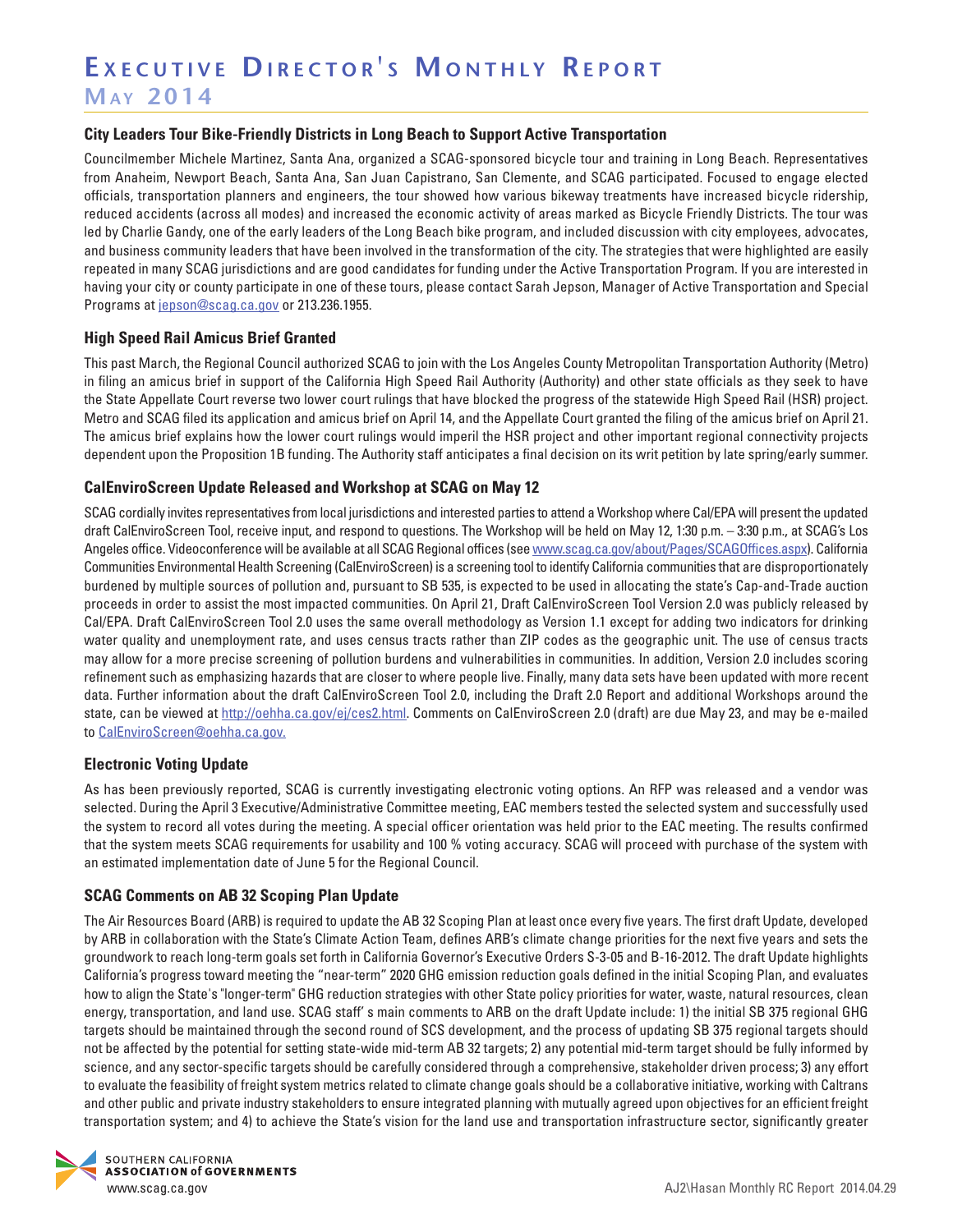resources (e.g., funding, data, analytical tools, regulatory modernization etc.) are necessary. SCAG staff kept our partners informed in the process of drafting the comment letter. The comment letter is included in the Regional Council's Information Packet. The ARB is scheduled to consider the final Update at its May 22 Board Hearing. Further information on the Scoping Plan and draft Update can be found at http://www.arb.ca.gov/cc/scopingplan/scopingplan.htm.

# **Inaugural Los Angeles County Jobs & Labor Summit**

SCAG, in partnership with the Los Angeles/Orange Counties Building & Construction Trades Council, AFL-CIO, held the Inaugural Los Angeles County Jobs & Labor Summit on April 21, at the Sheraton Los Angeles Downtown Hotel. The one-day Summit was a working session of nearly 50 civic and labor leaders from throughout Los Angeles County with a focus on commercial and municipal transportation, goods movement, and construction to discuss State and Federal transportation funding, the impact of transportation infrastructure on the economy, and the role the labor movement plays in the continuing economic recovery. The agenda included a Los Angeles County economic update from Dr. Wallace Walrod, Chief Economic Advisor at the Orange County Business Council, a presentation on the benefits of accelerating RTP/SCS projects from Hasan Ikhrata, SCAG Executive Director, and lunch remarks from Art Leahy, Chief Executive Officer of the Los Angeles County Metropolitan Transportation Authority (Metro). Regional Council Members in attendance included Hon. Greg Pettis, SCAG President (Cathedral City), Hon. Pam O'Connor (Santa Monica), Hon. Larry McCallon (Highland), Hon. Gene Daniels (Paramount), and Hon. Jess Talamantes (Burbank).

# **SCAQMD Proposes Amendments to "Rideshare" Rule**

As part of the effort to attain state and federal air quality standards for the South Coast region, the South Coast Air Quality Management District's (SCAQMD) Rule 2202 (adopted 1995) requires any employer with 250 or more employees at a work site to develop and implement an emission reduction program to reduce emissions related to employee commute. To comply with the rule, employers can elect to implement an Emissions Reductions Strategy; participate in the Air Quality Investment Program (AQIP); or implement an Employee Commute Reduction Program or rideshare program. The main proposed amendments to Rule 2202 and associated AQIP rule are: 1) no future transfers of stationary source emission reduction credits (ERCs) to Rule 2202; 2) annual discounting of ERCs to reflect vehicle fleet turnover rather than one-time 10% discount; and 3) reducing the annual AQIP investment fee from \$60 to \$45 per employee. The proposed amendments do not alter the existing three compliance options and will have no impact on the existing Rule 2202 emission reduction targets. The amendments are scheduled to be set for Public Hearing at the May 2 SCAQMD Governing Board meeting, and considered for adoption on June 6. Staff will monitor the Rule 2202 amendment process and report back as appropriate. For more information on the proposed amendments, see http://www.aqmd.gov/rules/proposed.html#2202.

#### **SCAG/University Partnership**

Following the Regional Council's direction to expand collaboration with local universities, the Department of Urban and Regional Planning at Cal Poly Pomona and SCAG are supporting a two-quarter transportation planning studio class through SCAG's University Partnership framework. The class teaches students how to coordinate land use and transportation as part of the RTP/SCS development process. On April 16, Dr. Richard W. Wilson, Chair of the Urban and Regional Planning Department of Cal Poly Pomona, and Michael Woo, Dean of the College of Environmental Design, hosted a reception with 60 faculty and students from the College of Environmental Design and the Civil Engineering Department to celebrate the University Partnership. I had an informative discussion about SCAG's role, regional planning, and the future direction of SCAG's collaboration with Cal Poly Pomona with the reception attendees.

# **SCAG Member Agencies GIS Services Program Update**

Through SCAG's GIS Services Program, staff released a request for proposals for Imperial County Aerial Imagery. SCAG is partnering with several organizations, including Imperial County, the cities of Brawley, Calipatria, Calexico, El Centro, Holtville, Imperial, and Westmorland, the Imperial Irrigation District, Heber Public Utility, Caltrans, and three federal agencies. Proposals are due April 30 and interviews will be conducted in early May. Also in April, GIS Services staff presented a poster board and workshop at the CALGIS conference in Monterey, California, where a poverty index was derived to identify distressed neighborhoods in Los Angeles County. Finally, we are also pleased to announce that SCAG's GIS Services Program will be accepting the city of Agoura Hills and is anticipating applications from the cities of Colton, Huntington Park, and Grand Terrace. Total participants are now at nearly 100 local jurisdictions.

# **California Freight Mobility Plan Meeting on March 19**

The California Freight Advisory Committee (CFAC) reconvened on March 19 in San Bernardino to discuss key draft components of the California Freight Mobility Plan (the State Plan). The meeting opened with remarks from Ray Wolfe, Executive Director of the San Bernardino Associated Governments (SANBAG), highlighting the importance of the logistics industry in San Bernardino to the local economy while also recognizing associated congestion and air quality challenges. Also, the California Air Resources Board (ARB) provided an overview of the Sustainable Freight Strategy–a one-year effort, intended to serve as a high-level framework for the environment and the freight system. The delivery schedule for the Draft State Freight Plan is noted below:

- March 19 April 3: preliminary draft review by CFAC
- May 2: administrative draft posted for CFAC review